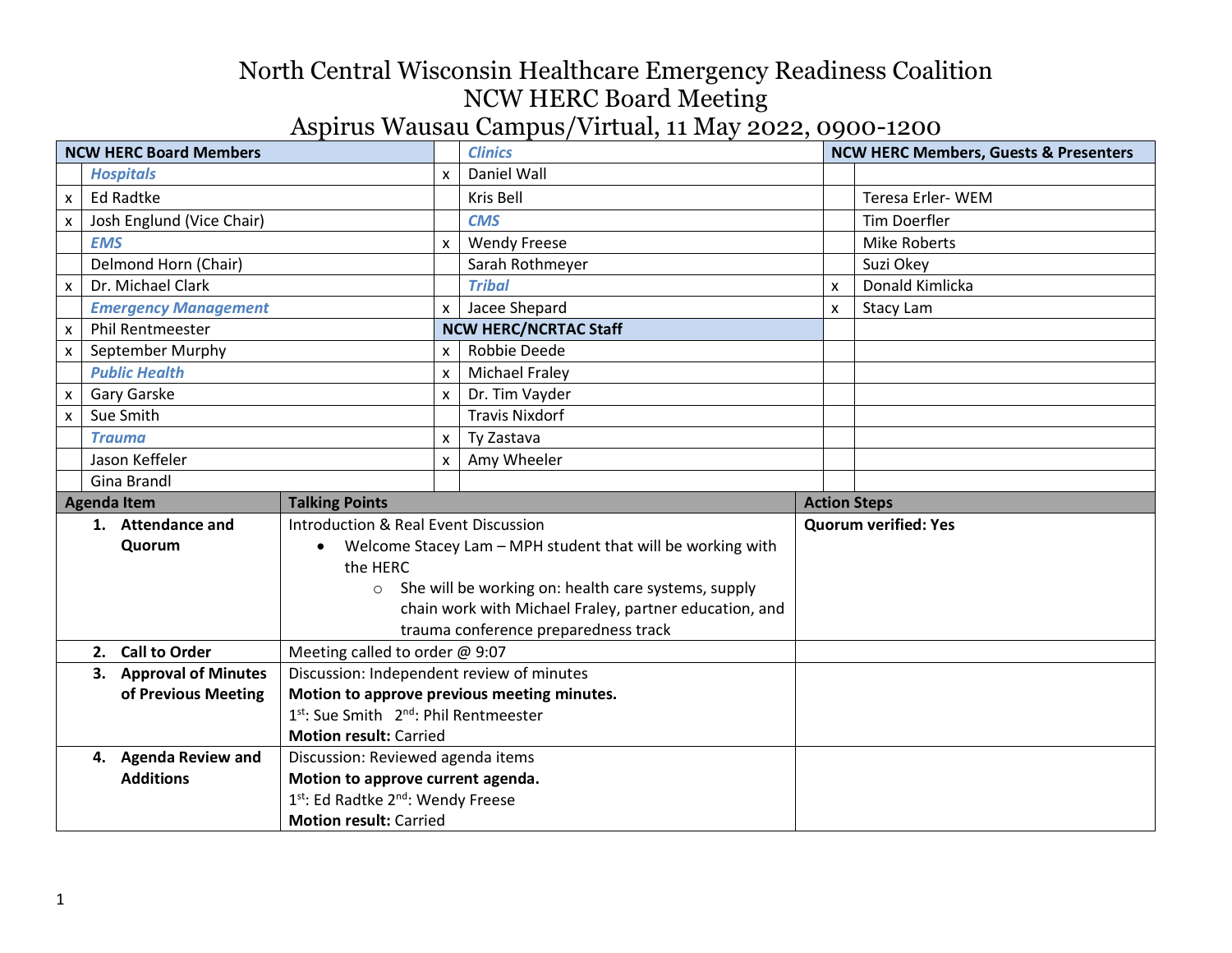|                          | $1.00$ and $1.000$ and $1.000$ and $1.000$ and $1.000$ and $1.000$ |                                       |
|--------------------------|--------------------------------------------------------------------|---------------------------------------|
| 5. Budget                | <b>Discussion:</b>                                                 | Supplies needed:                      |
| <b>Review/Accountant</b> | • April Financials                                                 | <b>Evacuation Chairs</b><br>$\bullet$ |
| Report                   | o Reviewed budget vs. actual report                                | Peds MCI Supplies<br>$\bullet$        |
|                          | <b>COVID Carryover:</b><br>$\bullet$                               | Computers and supplies<br>$\bullet$   |
|                          | Isopod filter replacements<br>$\circ$                              |                                       |
|                          | PPE bolstering grants<br>$\circ$                                   |                                       |
|                          | Portion of Logistics and Planning contracts<br>$\circ$             |                                       |
|                          | Testing repairs and supplies<br>$\circ$                            |                                       |
|                          | Total cost = $$40,752 -$ will then deplete carryover<br>$\circ$    |                                       |
|                          | Carryover<br>$\bullet$                                             |                                       |
|                          | Incorporation fees<br>$\circ$                                      |                                       |
|                          | Remainder of Ty's and Michael's contracts<br>$\circ$               |                                       |
|                          | Microsoft fees<br>$\circ$                                          |                                       |
|                          | DocuSign fees<br>$\circ$                                           |                                       |
|                          | Mass fatality trailer maintenance<br>$\circ$                       |                                       |
|                          | QuickBooks<br>$\circ$                                              |                                       |
|                          | <b>MCI Go Bags</b><br>$\circ$                                      |                                       |
|                          | Survey Monkey account<br>$\circ$                                   |                                       |
|                          | Website fees<br>$\circ$                                            |                                       |
|                          | Accountant contract<br>$\circ$                                     |                                       |
|                          | Storage fees<br>$\circ$                                            |                                       |
|                          | RTAC conference<br>$\circ$                                         |                                       |
|                          | On-call response team<br>$\circ$                                   |                                       |
|                          | CMS tabletop exercise<br>$\circ$                                   |                                       |
|                          | Insurance<br>$\circ$                                               |                                       |
|                          | <b>HERC Coordinator subcontract</b><br>$\circ$                     |                                       |
|                          | <b>ABLS</b> seats<br>$\circ$                                       |                                       |
|                          | \$1,387.59 away from depleting<br>$\circ$                          |                                       |
|                          | Dropped travel by 50%<br>$\bullet$                                 |                                       |
|                          | <b>Motion to approve April financials</b>                          |                                       |
|                          | 1st: Dr. Clark 2nd: Ed Radtke                                      |                                       |
|                          | <b>Motion result: Carried</b>                                      |                                       |
|                          | Motion to approve purchase of MCI Go Bags and computer             |                                       |
|                          | equipment with remaining carryover and BP2 and BP3 funds           |                                       |
|                          | 1st: Ed Radtke 2 <sup>nd</sup> : Phil Rentmeester                  |                                       |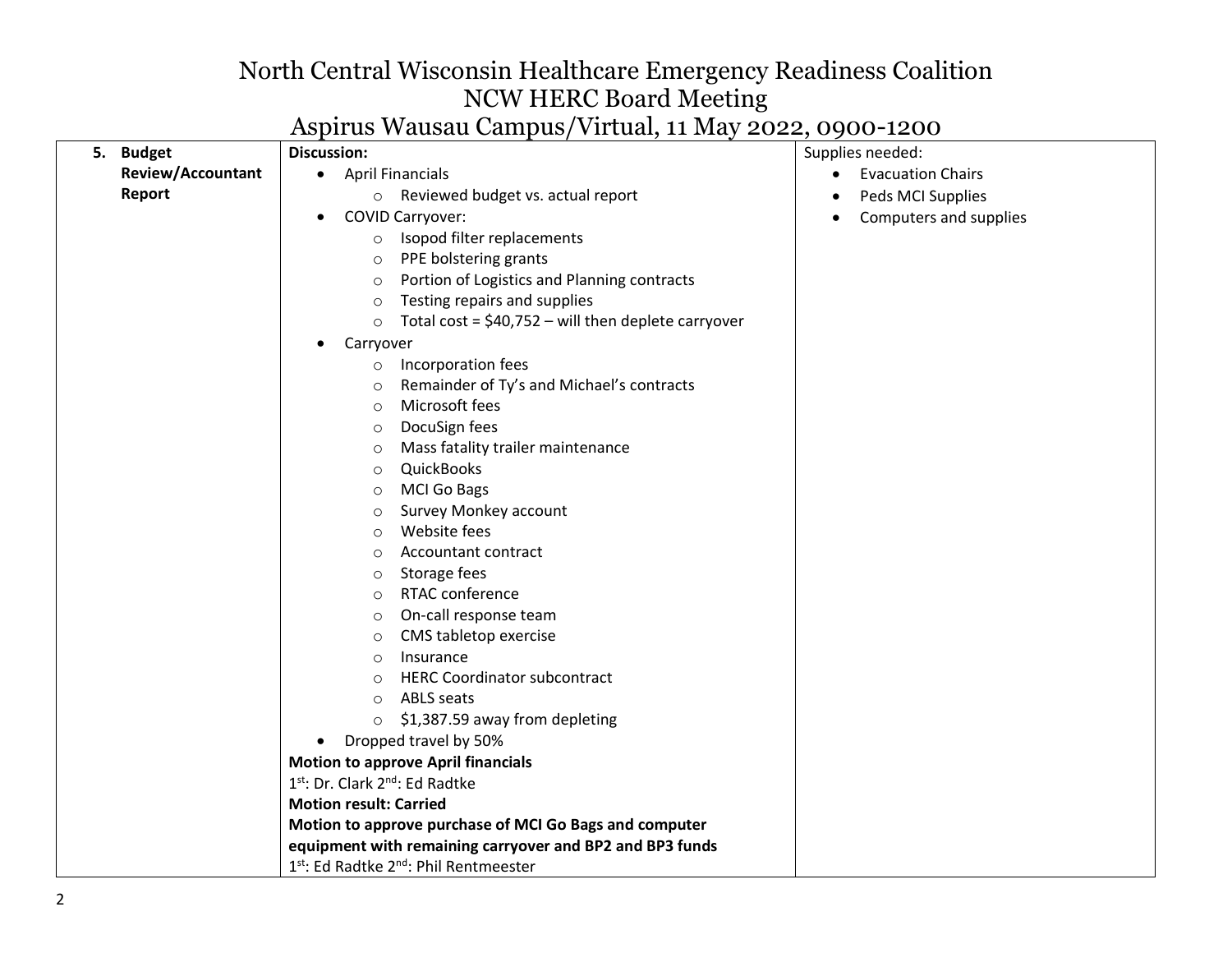| <b>Motion result: Carried</b>                                                                                                                                                                                                                                                                                                                                                                                                                                                                                                                                                                                                                                                       |
|-------------------------------------------------------------------------------------------------------------------------------------------------------------------------------------------------------------------------------------------------------------------------------------------------------------------------------------------------------------------------------------------------------------------------------------------------------------------------------------------------------------------------------------------------------------------------------------------------------------------------------------------------------------------------------------|
| 21-22 Updated Budget - working to close out<br>$\bullet$<br>990 EZ Form Completion<br>$\bullet$<br>Sent out a draft for board review<br>$\circ$<br>Accounts for everything from Jan. 1, 2021 - Dec. 31,<br>$\circ$<br>2021<br>Will now file return for Jan. 1, 2022 - June 30, 2022 to<br>$\circ$<br>get back on budget timeline<br>Needs to be filed by May 16, 2022 - just need board's<br>$\circ$<br>approval<br>Motion to approve the submission of the 990 EZ form<br>1st: Sue Smith 2nd: Ed Radtke                                                                                                                                                                            |
| <b>Motion result: Carried</b>                                                                                                                                                                                                                                                                                                                                                                                                                                                                                                                                                                                                                                                       |
| 22-23 Draft Budget<br>$\bullet$<br>Robbie has begun drafting<br>$\circ$<br>Plan to increase travel budget to original version<br>$\circ$<br>Equipment: ambu-bus (conversion kit is $\approx$ \$20,000 +<br>$\circ$<br>maintenance)<br>Supplies: Computer software, IT supplies, MCI Go Bags,<br>$\circ$<br>website maintenance<br>Contractual: Accountant, Storage, WISCOM SME, RTAC<br>$\circ$<br>conference, on-call medical technical support team,<br>CMS contracted exercise Logistics and Planning<br>contracts, HERC Coordinator subcontract, insurance,<br>hazmat seats, external audit, enhanced hazmat<br>advanced life support course<br>Other possibilities:<br>$\circ$ |
| <b>EMTrack SME</b><br>$\blacksquare$<br>EMS assessment/feasibility study<br>٠<br>Recovery training<br>٠<br>Family assistance/mass fatality<br>$\blacksquare$<br>Exercise contractor<br>Bringing IMT into exercises                                                                                                                                                                                                                                                                                                                                                                                                                                                                  |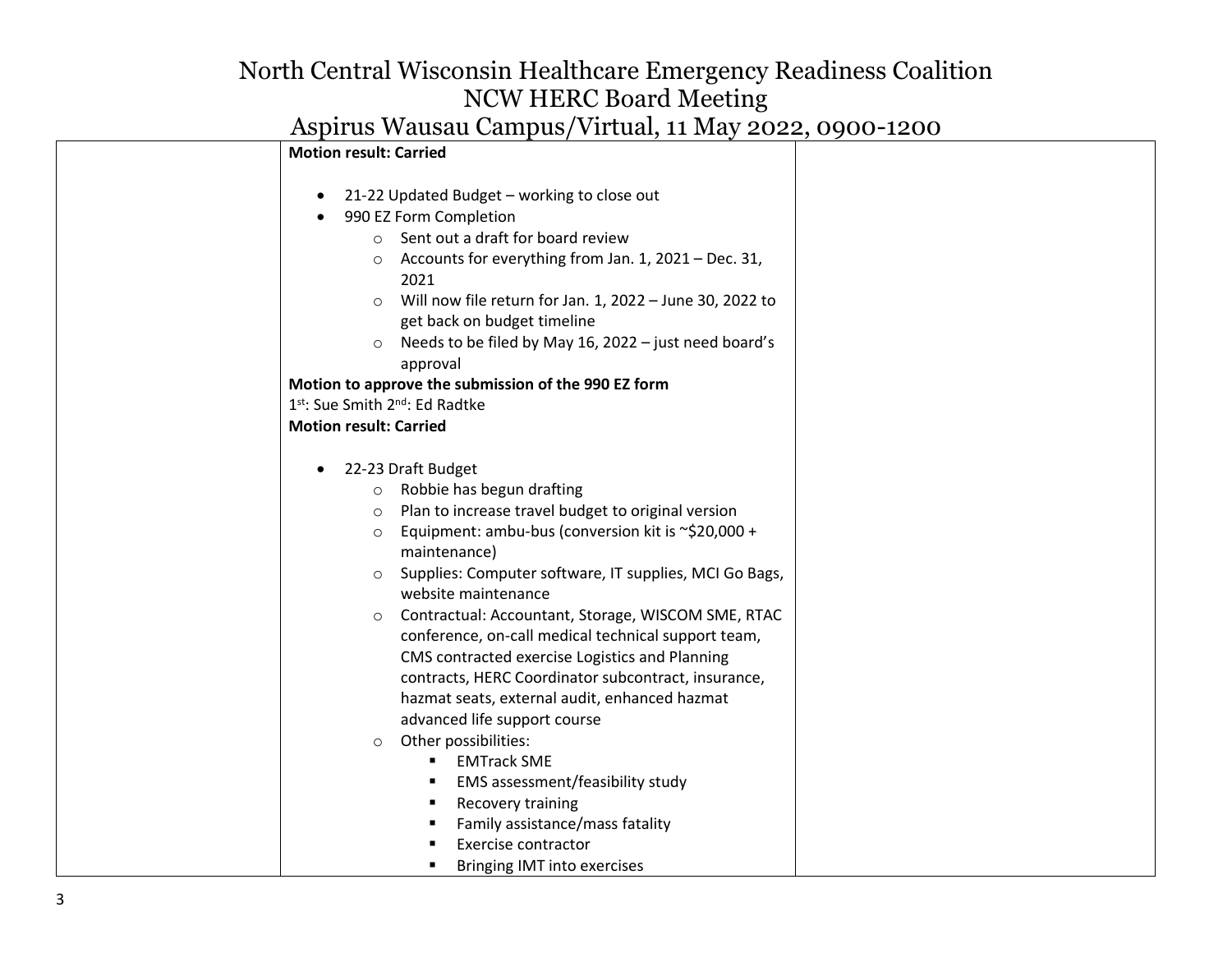|                         | Evacuation grants for nursing homes and<br>$\blacksquare$       |  |
|-------------------------|-----------------------------------------------------------------|--|
|                         | hospitals                                                       |  |
|                         | <b>DUNS Transition</b>                                          |  |
|                         | Transitioning away from DUNS; will now be an UEI<br>$\circ$     |  |
|                         | number                                                          |  |
| 6. HERC "Extreme        | Discussion                                                      |  |
| <b>Makeover" Update</b> | 23 areas for improvement identified<br>٠                        |  |
|                         | Four key areas:                                                 |  |
|                         | Governance and staffing                                         |  |
|                         | Quality improvement                                             |  |
|                         | <b>Utilization of resources</b><br>$\circ$                      |  |
|                         | Sustainability and growth<br>$\circ$                            |  |
|                         | Concerns identified:                                            |  |
|                         | No clarity HERC coordinator contract<br>$\circ$                 |  |
|                         | Finance concerns<br>$\circ$                                     |  |
|                         | Overall, was a good process                                     |  |
|                         | Add some of these identified improvements to Ty's contract as   |  |
|                         | part of our HERC Improvement Plan                               |  |
| 7. Work Plan/Regional   | Projects:                                                       |  |
| <b>Projects and</b>     | <b>Motion to approve Preparedness Plan</b>                      |  |
| <b>Deliverables</b>     | 1st: Ed Radtke 2 <sup>nd</sup> : Phil Rentmeester               |  |
|                         | <b>Motion result: Carried</b>                                   |  |
|                         | Logo Update                                                     |  |
|                         | o Look to finalize soon, still awaiting final drafts            |  |
|                         | Insurance and credit apps                                       |  |
|                         | Credit application was submitted to Associated Bank;<br>$\circ$ |  |
|                         | nothing wrong with the account, we just haven't been a          |  |
|                         | business long enough (2 years); Dec. 2022 would meet this       |  |
|                         | requirement                                                     |  |
|                         | Hanover is dropping one of our insurance policies<br>$\circ$    |  |
|                         | Robbie has submitted insurance coverage requests for<br>$\circ$ |  |
|                         | general liability, directors and liability, and errors and      |  |
|                         | omissions; waiting to hear back                                 |  |
|                         | <b>MRSE</b>                                                     |  |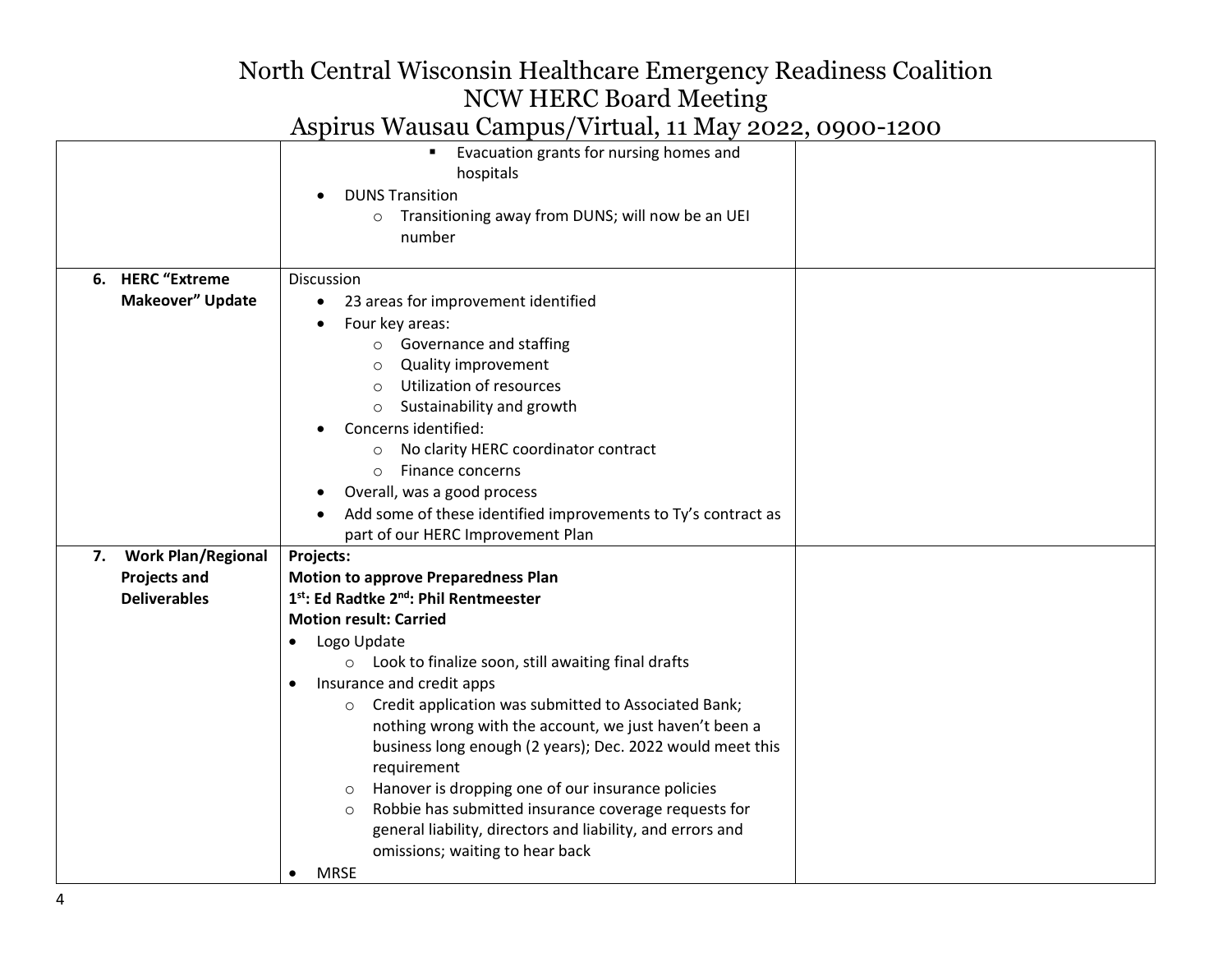| Able to utilize eICS for this exercise                                |                                                               |
|-----------------------------------------------------------------------|---------------------------------------------------------------|
| Clear, tangible improvements identified<br>$\circ$                    |                                                               |
| Full debriefing is this afternoon<br>$\circ$                          |                                                               |
| Response Plan:<br>$\bullet$                                           |                                                               |
| COOP - Robbie walked through the added integrated COOP                |                                                               |
| additions into Response plan                                          | Robbie to provide viewing access to One Drive                 |
| <b>Infectious Disease Annex</b><br>$\circ$                            | "plan" folders for board members                              |
| <b>Fatality Management Annex</b><br>$\circ$                           |                                                               |
| All plans have been shared with board;<br>$\circ$                     | Ty to hyperlink annexes to Response Plan to                   |
| Ty is putting all into Response Plan - it is now over 100<br>$\circ$  | shorten overall plan                                          |
| pages - do we keep annexes separate for easier finding                |                                                               |
| and annual reviews? Board moves to hyperlink annexes                  | Ty to send out full Response Plan for partner                 |
| <b>CMS Exercise</b>                                                   | review by next Wednesday                                      |
| June 8 <sup>th</sup><br>$\circ$                                       |                                                               |
| Hazmat spill near business                                            | Robbie to sign out final reminder on May 25 <sup>th</sup> for |
| Virtual tabletop<br>$\circ$                                           | final chance to participate in CMS exercise - low             |
| Hazmat First Receiver & ABLS Seats<br>$\bullet$                       | enrollment currently                                          |
| Received a lot of tech support questions, but overall very<br>$\circ$ |                                                               |
| good program                                                          |                                                               |
| Seats have been extended                                              |                                                               |
| Seats are still available                                             | Robbie to look into train-the-trainer course for              |
| Hoping to bring in the train-the-trainer course in August<br>$\circ$  | August                                                        |
| <b>PPE Bolstering</b><br>$\bullet$                                    |                                                               |
| o Sending out checks to grant recipients                              |                                                               |
| <b>Board Membership Voting Update</b><br>$\bullet$                    |                                                               |
| Melody Dearth with be Aspirus rep for clinics<br>$\circ$              |                                                               |
| Daniel is working on a rep for MMC<br>$\circ$                         |                                                               |
| Will look for PH rep on their call next week<br>$\circ$               |                                                               |
| Wendy Freese has agreed to continue to represent CMS<br>$\circ$       |                                                               |
| Fraley will confirm trauma reps<br>$\circ$                            |                                                               |
| 2022 HERC Contract Update and Amendments<br>$\bullet$                 |                                                               |
| Dr. Vayder's contract - updated language and changed to<br>$\circ$    |                                                               |
| have half contract to payment (\$12,000) and half for                 | Robbie to send Dr. Vayder his contract for                    |
| travel/education reimbursement (up to \$12,000)                       | Marshfield Clinic's review and signature                      |
|                                                                       |                                                               |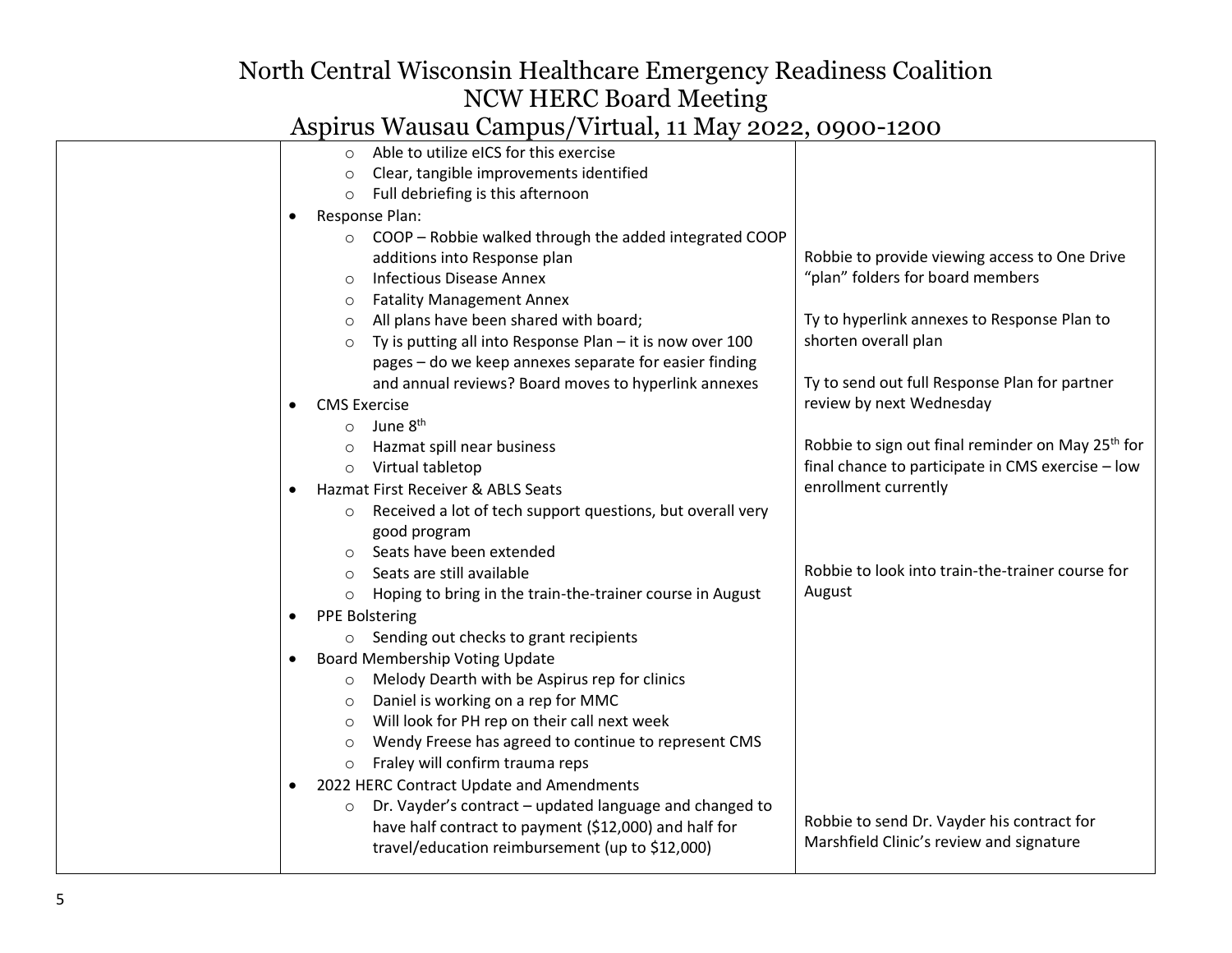| 8. HERC Staff and<br><b>Advisory Group</b>      | WISCOM SME contract - similar to last years; will update<br>$\circ$<br>software, expand ability for hospitals to link to dispatch<br>centers, and create a 5-year communication plan with DHS<br>Moving to a yearlong accounting contract with Amy<br>$\circ$<br>Wheeler; deliverables will remain the same; plan to discuss<br>with her a potential increase in salary<br>Planning and Education contract - Ty; keep hours same as<br>$\circ$<br>last year and plan for quarterly deliverables again<br>Logistics contract - Michael; create deliverables from<br>$\circ$<br>supply chain integrity assessment, MCI supplies, and MCI<br>bus; may need to consider increase contract amount with<br>work involved<br>HERC Coordinator subcontract - will be similar to last years<br><b>MPH Student</b><br>o Stacey Law<br>o Will incorporate Stacey's deliverable into work plan<br>Independent review<br>Robbie sent out minutes | Talk to Amy regarding salary for next contract |
|-------------------------------------------------|-------------------------------------------------------------------------------------------------------------------------------------------------------------------------------------------------------------------------------------------------------------------------------------------------------------------------------------------------------------------------------------------------------------------------------------------------------------------------------------------------------------------------------------------------------------------------------------------------------------------------------------------------------------------------------------------------------------------------------------------------------------------------------------------------------------------------------------------------------------------------------------------------------------------------------------|------------------------------------------------|
| <b>Meeting</b><br><b>Response Updates</b><br>9. | <b>Discussion</b><br>COVID is not going away; starting to trend upwards in<br>$\bullet$<br>hospitalized patients<br>Contrast shortage<br>Phase 5 COVID AAR was sent out to board for review; Robbie<br>will send out for open comment to all partners<br><b>COVID Testing</b><br>Discussion on decrease of testing resources<br>Discussion on testing focus needs                                                                                                                                                                                                                                                                                                                                                                                                                                                                                                                                                                   |                                                |
| 10. Contractor Updates                          | <b>HERC Coordinator</b><br>Planning<br>Completing MRSE AAR and supporting documents<br>$\circ$<br>Will be moving AAR Improvement Plans into HERC<br>$\circ$<br>Improvement Plan<br>Logistics                                                                                                                                                                                                                                                                                                                                                                                                                                                                                                                                                                                                                                                                                                                                        |                                                |